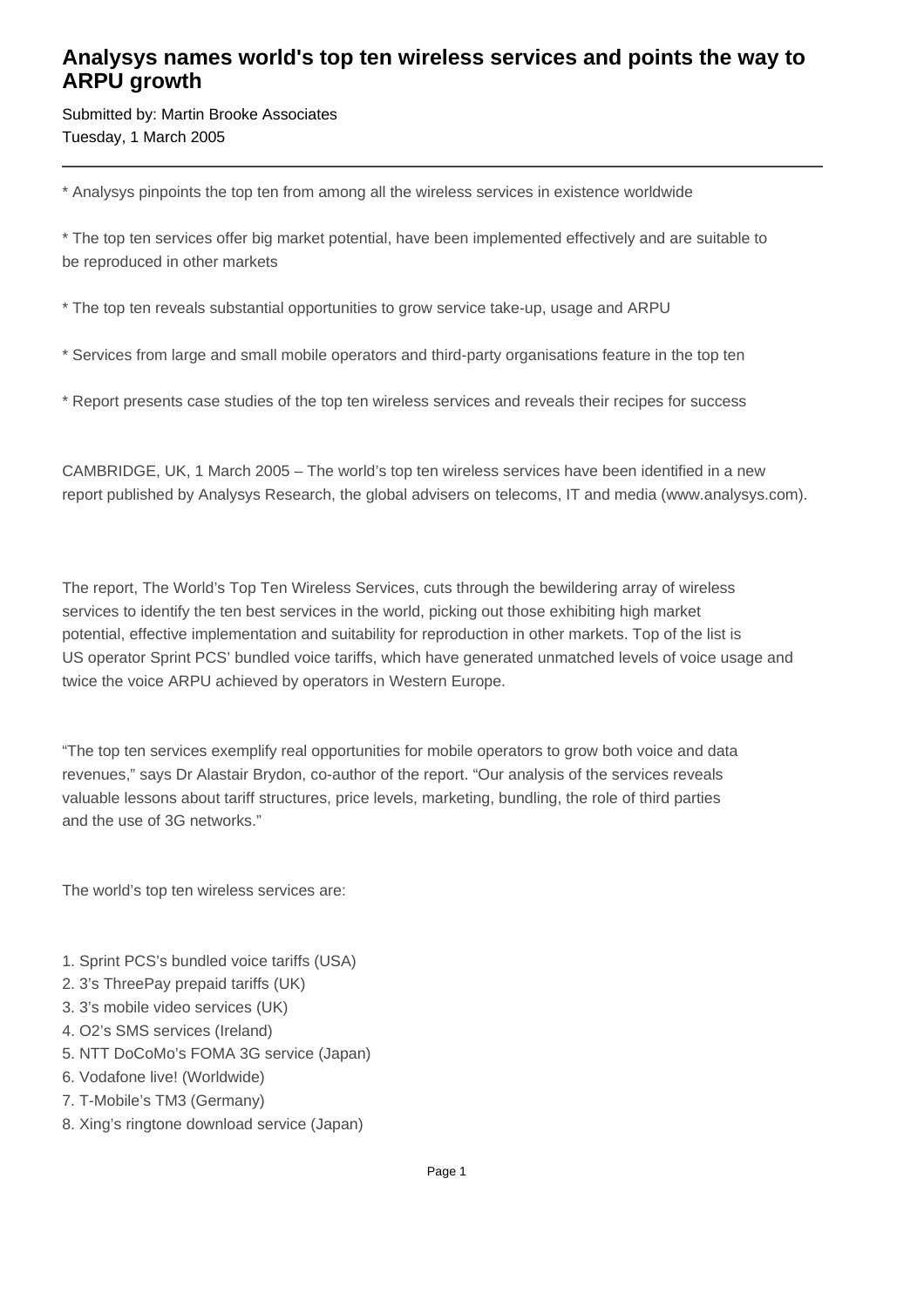Explains Brydon, "We have evaluated these wireless services on the basis of identifying the real-world deployments that are proving most successful and that offer the prospect of widescale adoption. The top ten services have achieved their success in a variety of ways, including novel pricing and marketing of existing services, such as voice and SMS, new service concepts that exploit the capabilities of 3G, such as mobile video content, and the outsourcing of content delivery to large-scale specialist third parties as in the case of IN-FUSIO."

The World's Top Ten Wireless Services presents an independent assessment of the services that show the greatest potential to drive mobile operator ARPU and contains case studies of the leading services, underlining the reasons for their success.

The report is available to purchase online at http://research.analysys.com/store, priced at GBP1700. For more information, telephone Analysys on +44 (0) 1223 460600 or email research@analysys.com.

About Analysys (www.analysys.com)

Analysys provides strategy and management consultancy, information services and start-up support throughout the telecommunications, IT and media sector. Its grasp of market dynamics, coupled with creativity, rigour and renowned objectivity, enables Analysys to consistently exceed the high levels of quality and innovation that its clients expect. The company has over 130 staff in offices in Cambridge, London, Edinburgh, Madrid, Milan, Paris and Washington DC, and works with associates in Auckland, Melbourne and Vancouver.

Recent reports include:

- \* Pushing Beyond the Limits of 3G with HSDPA and other enhancements (December 2004)
- \* Retaining Customers and Minimising Churn: strategies for mobile markets (December 2004)
- \* The Business Case for Carrier Migration to VoIP (December 2004)
- \* The Role and Impact of WiMAX and Proprietary BWA (November 2004)
- \* Making a Success of the Mobile Content Value Chain (November 2004)
- \* Viable Business Models Point to Big Opportunities for Public WLAN (October 2004)
- \* Voice Communications: from public service to private application (September 2004)
- \* TV and Video Services on a Mobile Phone: the killer application for 3G? (September 2004)
- \* Delivering High-speed Mobile Internet/Intranet Services: the role for 3G and public WLAN (August 2004)
- \* The Business Case for Broadband Entertainment (July 2004)